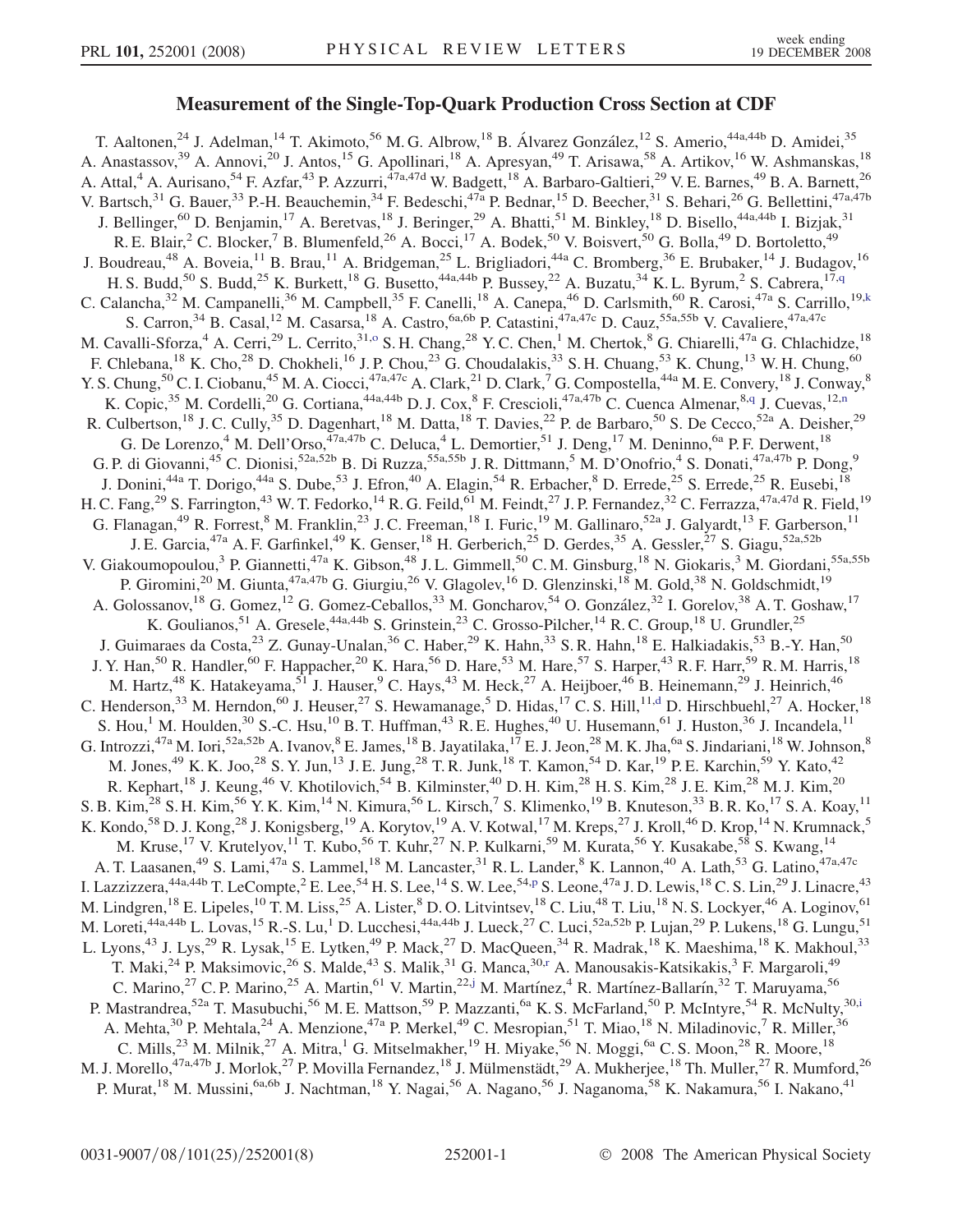A. Napier,<sup>57</sup> V. Necula,<sup>17</sup> C. Neu,<sup>46</sup> M. S. Neubauer,<sup>25</sup> J. Nielsen,<sup>29,[f](#page-6-0)</sup> L. Nodulman,<sup>2</sup> M. Norman,<sup>10</sup> O. Norniella,<sup>25</sup> E. Nurse,  $31$  L. Oakes,  $43$  S. H. Oh,  $17$  Y. D. Oh,  $28$  I. Oksuzian,  $19$  T. Okusawa,  $42$  R. Orava,  $24$  K. Osterberg,  $24$ S. Pagan Griso,<sup>44a,44b</sup> C. Pagliarone,<sup>47a</sup> E. Palencia,<sup>18</sup> V. Papadimitriou,<sup>18</sup> A. Papaikonomou,<sup>27</sup> A. A. Paramonov,<sup>14</sup> B. Parks,<sup>40</sup> S. Pashapour,<sup>34</sup> J. Patrick,<sup>18</sup> G. Pauletta,<sup>55a,55b</sup> M. Paulini,<sup>13</sup> C. Paus,<sup>33</sup> T. Peiffer,<sup>27</sup> D. E. Pellett,<sup>8</sup> A. Penzo,<sup>55a</sup> T. J. Phillips,<sup>17</sup> G. Piacentino,<sup>47a</sup> E. Pianori,<sup>46</sup> L. Pinera,<sup>19</sup> K. Pitts,<sup>25</sup> C. Plager,<sup>9</sup> L. Pondrom,<sup>60</sup> O. Poukhov,<sup>16[,a](#page-6-0)</sup> N. Pounder,<sup>43</sup> F. Prakoshyn,<sup>16</sup> A. Pronko,<sup>18</sup> J. Proudfoot,<sup>2</sup> F. Ptohos,<sup>18[,h](#page-6-0)</sup> E. Pueschel,<sup>13</sup> G. Punzi,<sup>47a,47b</sup> J. Pursley,<sup>60</sup> J. Ra[d](#page-6-0)emacker,<sup>43,d</sup> A. Rahaman,<sup>48</sup> V. Ramakrishnan,<sup>60</sup> N. Ranjan,<sup>49</sup> I. Redondo,<sup>32</sup> B. Reisert,<sup>18</sup> V. Rekovic,<sup>38</sup> P. Renton,<sup>43</sup> M. Renz,<sup>27</sup> M. Rescigno,<sup>52a</sup> S. Richter,<sup>27</sup> F. Rimondi,<sup>6a,6b</sup> L. Ristori,<sup>47a</sup> A. Robson,<sup>22</sup> T. Rodrigo,<sup>12</sup> T. Rodriguez,<sup>46</sup> E. Rogers,<sup>25</sup> S. Rolli,<sup>57</sup> R. Roser,<sup>18</sup> M. Rossi,<sup>55a</sup> R. Rossin,<sup>11</sup> P. Roy,<sup>34</sup> A. Ruiz,<sup>12</sup> J. Russ,<sup>13</sup> V. Rusu,<sup>18</sup> H. Saarikko,<sup>24</sup> A. Safonov,<sup>54</sup> W. K. Sakumoto,<sup>50</sup> O. Saltó,<sup>4</sup> L. Santi,<sup>55a,55b</sup> S. Sarkar,<sup>52a,52b</sup> L. Sartori,<sup>47a</sup> K. Sato,<sup>18</sup> A. Savoy-Navarro,<sup>45</sup> I. Schall,<sup>27</sup> T. Scheidle,<sup>27</sup> P. Schlabach,<sup>18</sup> A. Schmidt,<sup>27</sup> E. E. Schmidt,<sup>18</sup> M. A. Schmidt,<sup>14</sup> M. P. Schmidt,<sup>61[,a](#page-6-0)</sup> M. Schmitt,<sup>39</sup> T. Schwarz, <sup>8</sup> L. Scodellaro,<sup>12</sup> A. L. Scott,<sup>11</sup> A. Scribano,<sup>47a,47c</sup> F. Scuri,<sup>47a</sup> A. Sedov,<sup>49</sup> S. Seidel,<sup>38</sup> Y. Seiya,<sup>42</sup> A. Semenov,<sup>16</sup> L. Sexton-Kennedy,<sup>18</sup> A. Sfyrla,<sup>21</sup> S. Z. Shalhout,<sup>59</sup> T. Shears,<sup>30</sup> P. F. Shepard,<sup>48</sup> D. Sherman,<sup>23</sup> M. Shimojima,<sup>56[,m](#page-6-0)</sup> S. Shiraishi,<sup>14</sup> M. Shochet,<sup>14</sup> Y. Shon,<sup>60</sup> I. Shreyber,<sup>37</sup> A. Sidoti,<sup>47a</sup> P. Sinervo,<sup>34</sup> A. Sisakyan,<sup>16</sup> A. J. Slaughter,<sup>18</sup> J. Slaunwhite,<sup>40</sup> K. Sliwa,<sup>57</sup> J. R. Smith,<sup>8</sup> F. D. Snider,<sup>18</sup> R. Snihur,<sup>34</sup> A. Soha,<sup>8</sup> S. Somalwar,<sup>53</sup> V. Sorin,<sup>36</sup> J. Spalding,<sup>18</sup> T. Spreitzer,<sup>34</sup> P. Squillacioti,<sup>47a,47c</sup> M. Stanitzki,<sup>61</sup> R. St. Denis,<sup>22</sup> B. Stelzer,<sup>9</sup> O. Stelzer-Chilton,<sup>43</sup> D. Stentz,<sup>39</sup> J. Strologas,<sup>38</sup> D. Stuart,<sup>11</sup> J. S. Suh,<sup>28</sup> A. Sukhanov,<sup>19</sup> I. Suslov,<sup>16</sup> T. Suzuki,<sup>56</sup> A. Taffard,<sup>25[,e](#page-6-0)</sup> R. Takashima,<sup>41</sup> Y. Takeuchi,<sup>56</sup> R. Tanaka,<sup>41</sup> M. Tecchio,<sup>35</sup> P. K. Teng,<sup>1</sup> K. Terashi,<sup>51</sup> J. Thom,<sup>18[,g](#page-6-0)</sup> A. S. Thompson,<sup>22</sup> G. A. Thompson,<sup>25</sup> E. Thomson,<sup>46</sup> P. Tipton,<sup>61</sup> V. Tiwari,<sup>13</sup> S. Tkaczyk,<sup>18</sup> D. Toback,<sup>54</sup> S. Tokar,<sup>15</sup> K. Tollefson,<sup>36</sup> T. Tomura,<sup>56</sup> D. Tonelli,<sup>18</sup> S. Torre,<sup>20</sup> D. Torretta,<sup>18</sup> P. Totaro,<sup>55a,55b</sup> S. Tourneur,<sup>45</sup> Y. Tu,<sup>46</sup> N. Turini,<sup>47a,47c</sup> F. Ukegawa,<sup>56</sup> S. Vallecorsa,<sup>21</sup> N. van Remortel,<sup>24,[b](#page-6-0)</sup> A. Varganov,<sup>35</sup> E. Vataga,<sup>47a,47d</sup> F. Vázquez,<sup>19[,k](#page-6-0)</sup> G. Velev,<sup>18</sup> C. Vellidis,<sup>3</sup> V. Veszpremi,<sup>49</sup> M. Vidal,<sup>32</sup> R. Vidal,<su[p](#page-6-0)>18</sup> I. Vila,<sup>12</sup> R. Vilar,<sup>12</sup> T. Vine,<sup>31</sup> M. Vogel,<sup>38</sup> I. Volobouev,<sup>29,p</sup> G. Volpi,<sup>47a,47b</sup> F. Würthwein,<sup>10</sup> P. Wagner,<sup>54</sup> R. G. Wagner,<sup>2</sup> R. L. Wagner,<sup>18</sup> J. Wagner-Kuhr,<sup>27</sup> W. Wagner,<sup>27</sup> T. Wakisaka,<sup>42</sup> R. Wallny,<sup>9</sup> S. M. Wang,<sup>1</sup> A. Warburton,<sup>34</sup> D. Waters,<sup>31</sup> M. Weinberger,<sup>54</sup> W. C. Wester III,<sup>18</sup> B. Whitehouse,<sup>57</sup> D. Whiteson,<sup>46[,e](#page-6-0)</sup> A. B. Wicklund,<sup>2</sup> E. Wicklund,<sup>18</sup> G. Williams, <sup>34</sup> H. H. Williams, <sup>46</sup> P. Wilson, <sup>18</sup> B. L. Winer, <sup>40</sup> P. Wittich, <sup>18,[g](#page-6-0)</sup> S. Wolbers, <sup>18</sup> C. Wolfe, <sup>14</sup> T. Wright, <sup>35</sup> X. Wu, <sup>21</sup> S. M. Wynne,<sup>30</sup> S. Xie,<sup>33</sup> A. Yagi[l](#page-6-0),<sup>10</sup> K. Yamamoto,<sup>42</sup> J. Yamaoka,<sup>53</sup> U.K. Yang,<sup>14,1</sup> Y.C. Yang,<sup>28</sup> W.M. Yao,<sup>29</sup> G.P. Yeh,<sup>18</sup> J. Yoh,<sup>18</sup> K. Yorita,<sup>14</sup> T. Yoshida,<sup>42</sup> G. B. Yu,<sup>50</sup> I. Yu,<sup>28</sup> S. S. Yu,<sup>18</sup> J. C. Yun,<sup>18</sup> L. Zanello,<sup>52a,52b</sup> A. Zanetti,<sup>55a</sup> I. Zaw,<sup>23</sup> X. Zhang,<sup>25</sup> Y. Zheng,<sup>9,[c](#page-6-0)</sup> and S. Zucchelli<sup>6a,6b</sup>

(CDF Collaboration)

<sup>1</sup>Institute of Physics, Academia Sinica, Taipei, Taiwan 11529, Republic of China<br><sup>2</sup>Argonna National Laboratory, Argonna Illinois 60430, USA

 $A$ rgonne National Laboratory, Argonne, Illinois 60439, USA<br> $3$ University of Athens, 157 71 Athens, Greece

<sup>3</sup>University of Athens, 157 71 Athens, Greece  $\frac{4}{3}$  University of Athens, 157 71 Athens, Greece

Institut de Fisica d'Altes Energies, Universitat Autonoma de Barcelona, E-08193, Bellaterra (Barcelona), Spain <sup>5</sup>

 $^{5}$ Baylor University, Waco, Texas 76798, USA<br><sup>6a</sup>Istituto Nazionale di Fisica Nucleare Bologna, I-40127 Bologna, Italy;<br><sup>6b</sup>University of Bologna, I-40127 Bologna, Italy

 ${}^{7}$ Brandeis University, Waltham, Massachusetts 02254, USA

<sup>8</sup>University of California, Davis, Davis, California 95616, USA

<sup>9</sup>University of California, Los Angeles, Los Angeles, California 90024, USA<br><sup>10</sup>University of California, San Diego, La Jolla, California 92093, USA

<sup>10</sup>University of California, San Diego, La Jolla, California 92093, USA<br>
<sup>11</sup>University of California, Santa Barbara, Santa Barbara, California 93106, USA<br>
<sup>12</sup>Instituto de Eisica de Cantabria, CSIC-University of Catidor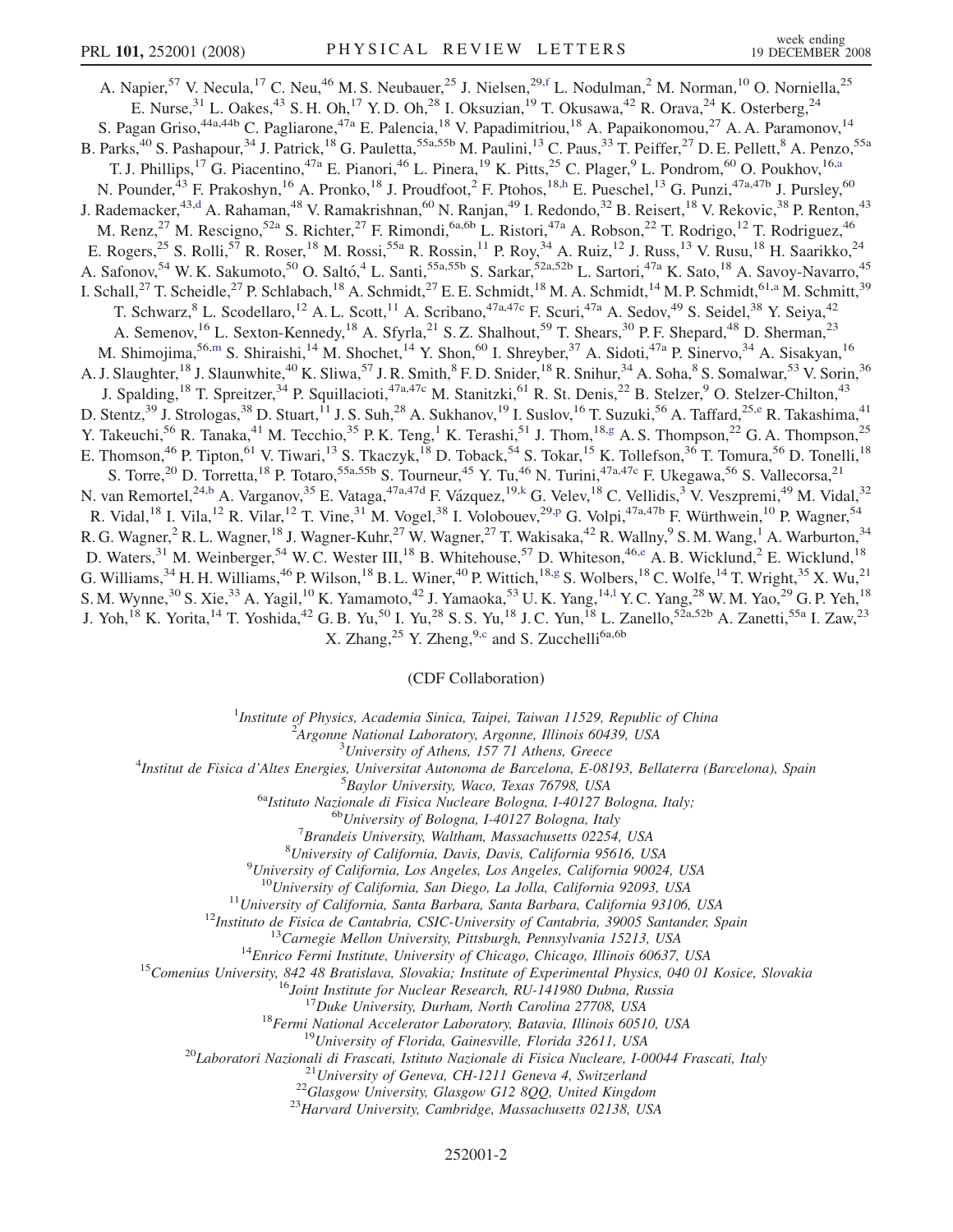$^{24}$ Division of High Energy Physics, Department of Physics, University of Helsinki and Helsinki Institute of Physics, FIN-00014, Helsinki, Finland<br><sup>25</sup>University of Illinois, Urbana, Illinois 61801, USA<br><sup>26</sup>The Johns Hopkins University, Baltimore, Maryland 21218, USA<br><sup>27</sup>Institut für Experimentelle Kernphysik, Universität Karlsruhe, 76128 Seoul National University, Seoul 151-742, Korea; Sungkyunkwan University, Suwon 440-746, Korea; Korea Institute of Science and Technology Information, Daejeon, 305-806, Korea; Chonnam National University, Gwangju, 500-757, Korea<br><sup>29</sup>Ernest Orlando Lawrence Berkeley National Laboratory, Berkeley, California 94720, USA<br><sup>30</sup>University of Liverpool, Liverpool L69 7ZE, United Kingdom<br><sup>31</sup>University <sup>34</sup>Institute of Particle Physics: McGill University, Montréal, Canada H3A 2T8; and University of Toronto, Toronto, Canada M5S 1A7<br><sup>35</sup> University of Michigan, Ann Arbor, Michigan 48109, USA<br><sup>36</sup> Michigan State University, East Lansing, Michigan 48824, USA<br><sup>37</sup> Institution for Theoretical and Experim <sup>43</sup>University of Oxford, Oxford OX1 3RH, United Kingdom<br><sup>44a</sup>Istituto Nazionale di Fisica Nucleare, Sezione di Padova-Trento, I-35131 Padova, Italy;<br><sup>44b</sup>University of Padova, I-35131 Padova, Italy<br><sup>45</sup>LPNHE, Universite <sup>47a</sup>Istituto Nazionale di Fisica Nucleare Pisa, I-56127 Pisa, Italy;<br><sup>47b</sup>University of Pisa, I-56127 Pisa, Italy;<br><sup>47c</sup>University of Siena, I-56127 Pisa, Italy;<br><sup>47d</sup>Scuola Normale Superiore, I-56127 Pisa, Italy<br><sup>48</sup>Uni <sup>50</sup>University of Rochester, Rochester, New York 14627, USA<br><sup>51</sup>The Rockefeller University, New York, New York 10021, USA<br><sup>52a</sup>Istituto Nazionale di Fisica Nucleare, Sezione di Roma 1, I-00185 Roma, Italy;<br><sup>52b</sup>Sapienza U <sup>55b</sup>University of Trieste/Udine, Italy<br><sup>56</sup>University of Tsukuba, Tsukuba, Ibaraki 305, Japan<br><sup>57</sup>Tufts University, Medford, Massachusetts 02155, USA<br><sup>58</sup>Wayne State University, Tokyo 169, Japan<br><sup>59</sup>Wayne State Universit <sup>61</sup>Yale University, New Haven, Connecticut 06520, USA (Received 16 September 2008; published 15 December 2008) We report a measurement of the single-top-quark production cross section in 2.2 fb<sup>-1</sup> of  $p\bar{p}$  collision

data collected by the Collider Detector at Fermilab at  $\sqrt{s}$  = 1.96 TeV. Candidate events are classified as signal-like by three parallel analyses which use likelihood, matrix element, and neural network discriminants. These results are combined in order to improve the sensitivity. We observe a signal consistent with the standard model prediction, but inconsistent with the background-only model by 3.7 standard deviations with a median expected sensitivity of 4.9 standard deviations. We measure a cross section of  $2.2^{+0.7}_{-0.6}$ (stat + syst) pb, extract the Cabibbo-Kobayashi-Maskawa matrix-element value  $|V_{tb}|$  =  $0.88^{+0.13}_{-0.12}$ (stat + syst)  $\pm 0.07$ (theory), and set the limit  $|V_{tb}| > 0.66$  at the 95% C.L.

DOI: [10.1103/PhysRevLett.101.252001](http://dx.doi.org/10.1103/PhysRevLett.101.252001) PACS numbers: 14.65.Ha, 12.15.Hh, 12.15.Ji, 13.85.Qk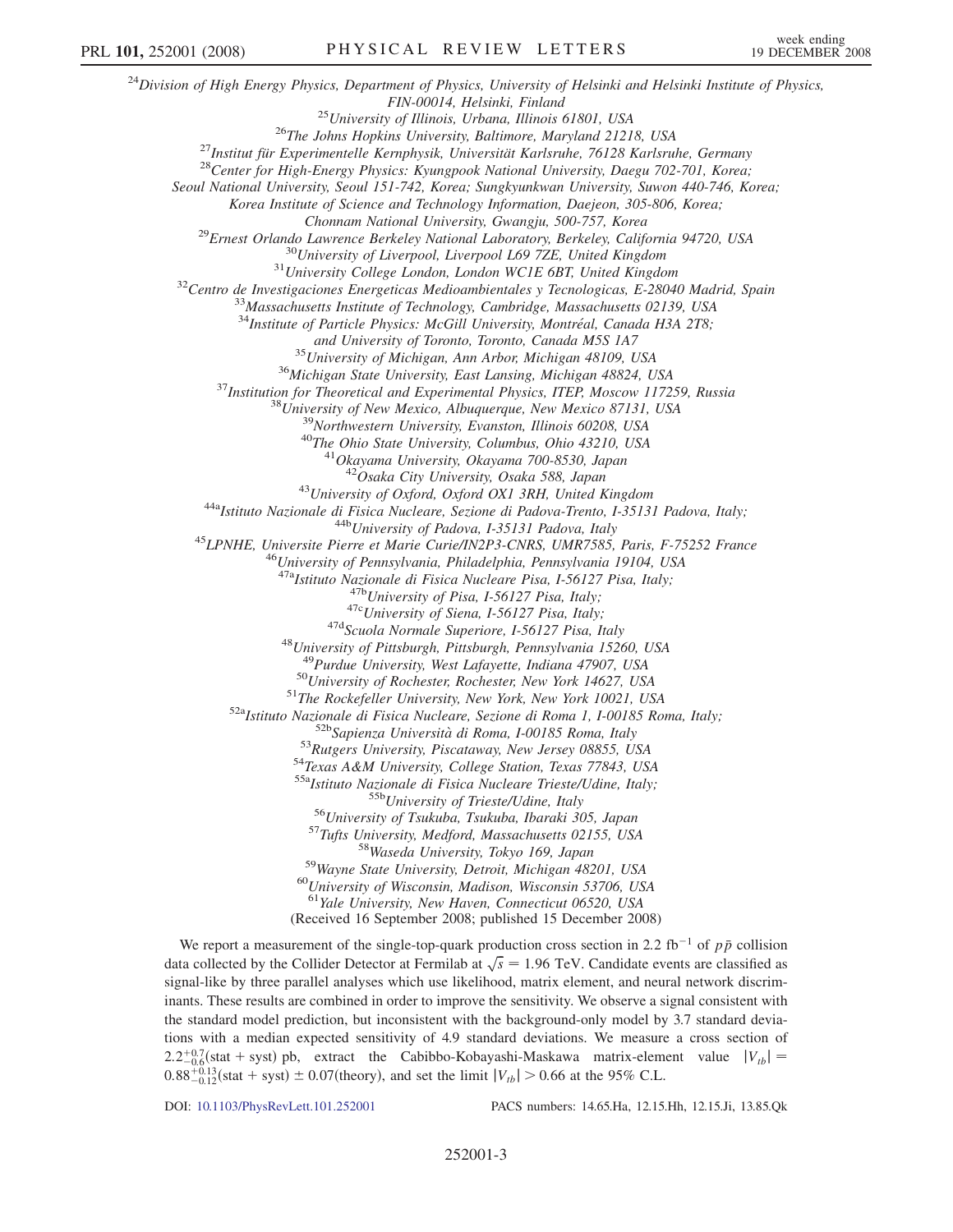The top quark was discovered by the CDF and D0 collaborations in 1995 [1] in the strong interaction  $p\bar{p} \rightarrow$  $t\bar{t} + X$ . Since then, a comprehensive program of measurements has brought more precise knowledge of the top quark's mass, pair-production cross section, and a number of its decay properties [2]. The evidence strongly suggests that the particle observed in 1995 is the  $SU(2)$  partner of the bottom quark and that it decays nearly 100% of the time into Wb with a very short lifetime. The weak couplings of the top quark are less well constrained, except that  $|V_{tb}|^2 \gg |V_{td}|^2 + |V_{ts}|^2$  [3]. Requiring that the 3 × 3 Cabibbo-Kobayashi-Maskawa (CKM) matrix is unitary implies that  $|V_{tb}| \approx 1$  [2]. With a matrix of higher rank, though,  $|V_{tb}|$  could be small without measurably changing the  $t \rightarrow Wb$  branching ratio. Production of single top quarks provides a direct measurement of  $|V_{tb}|$  and a test of the b-quark content of the proton.

Top quarks are expected to be produced singly, as shown in Fig. 1. The combined  $s + t$ -channel cross section is predicted at next-to-leading order (NLO) to be  $\sigma_{st}$  =  $2.86 \pm 0.36$  pb [4]. The small signal cross section and the presence of only one top quark in the final state make the separation of the signal from the large background challenging. Since the signal has very similar final states to the standard model Higgs boson production process  $WH \rightarrow \ell \nu b\bar{b}$ , the methods of this analysis can be used to search for the Higgs boson.

Recently, the D0 collaboration has reported evidence for single-top-quark production using  $0.9 \text{ fb}^{-1}$  of data [5] while measuring a cross section of  $\sigma_{st} = 4.7 \pm 1.3$  pb. This Letter reports a significantly more precise measurement of  $\sigma_{st}$  in 2.2 fb<sup>-1</sup> of  $p\bar{p}$  collisions at  $\sqrt{s}$  = 1.96 TeV using the CDF II detector.

The CDF II detector [6] is a general purpose apparatus located at the Tevatron collider at Fermilab. The detector consists of a solenoidal charged particle spectrometer which includes a silicon microstrip detector array surrounded by a cylindrical drift chamber in a 1.4 T axial magnetic field. The energies of electrons and jets are measured with segmented sampling calorimeters. Surrounding the calorimeters are layers of steel instrumented with planar drift chambers and scintillators used for muon identification.

Three distinct trigger algorithms are employed to select the data used in this analysis: a high  $p<sub>T</sub>$  electron trigger, a high  $p_T$  muon trigger, and a trigger that requires large missing transverse energy with either an energetic electromagnetic cluster or two separated jets [7,8].

Events are further selected by requiring the presence of an isolated electron or muon candidate with  $p_T$  > 20 GeV/c, large missing transverse energy  $E_T >$ 25 GeV, and either two or three jets each with  $E_T >$ 20 GeV and  $|\eta|$  < 2.8. The jets are identified by a fixedcone algorithm with radius  $\Delta R = \sqrt{(\Delta \eta)^2 + (\Delta \phi)^2}$ 0:4, and their energies are corrected for instrumental effects [9]. At least one of the jets is required to have a displaced vertex  $(b \text{ tag})$  as identified by the SECVTX algorithm  $[10]$ . This  $b$  tag preferentially selects jets containing B hadrons.

In order to reduce the  $Z + \text{jets}, t\bar{t}$ , and diboson backgrounds, candidate events with a second charged lepton are rejected. Cosmic ray and photon candidates are identified and removed. Multijet background events without a leptonic  $W$  decay ("non- $W$ ") are rejected with specific selection requirements [11,12].

The diboson (WW, WZ, ZZ) and  $t\bar{t}$  event yields are predicted using PYTHIA [13] Monte Carlo (MC) samples normalized to theoretical cross sections [14,15]. The processes in which a vector boson is produced in association with one or more jets (Z or  $W +$  jets) are generated with ALPGEN [16] using PYTHIA's parton showering and underlying event model. The  $W +$  jets samples are normalized to the measured data using events with exactly one, two, or three jets. A normalization factor of  $1.4 \pm 0.4$  is applied to ALPGEN's prediction for the fraction of  $Wbb$  and  $Wc\bar{c}$ events. This factor is estimated by comparing the flavor content in b-tagged  $W + 1$  jet events in the data to the prediction from simulation. The background from events with mistakenly *b*-tagged light-flavor jets  $(Wjj)$  is estimated by measuring the rate of such mistags in multijet data [10]. The mistag rate is then applied to the  $W +$  jets data samples before b tagging. The contributions to the data samples from non- $Wjj$  sources are subtracted from the prediction [17]. Multijet non-W events typically have less  $E_T$  than events containing W bosons. By using templates for non-W and  $W$  + jets, we fit the  $\not\hspace{-1.2mm}E_{T}$  distribution and extract the non-W fraction in the high  $\not\!\!E_T$  signal region. The kinematic properties of the non-W events are modeled using data events and  $W +$  jets is modeled using MC simulated events. The observed event yields and corresponding predictions are given in Table [I.](#page-4-0)

Single top events are simulated using the tree-level matrix-element generator MADEVENT [18]. The two *t*-channel processes of Figs.  $1(a)$  and  $1(b)$  are combined to match the event kinematics as predicted by a fully differential NLO calculation [4,19].

The expected standard model signal-to-background ratio for selected events is  $\sim$ 7% in the two-jet sample and  $\sim$ 5% in the three-jet sample. The uncertainties on the back-



FIG. 1. Representative Feynman diagrams of single-top-quark production. (a) and (b) are t-channel processes, and (c) is the s-channel process.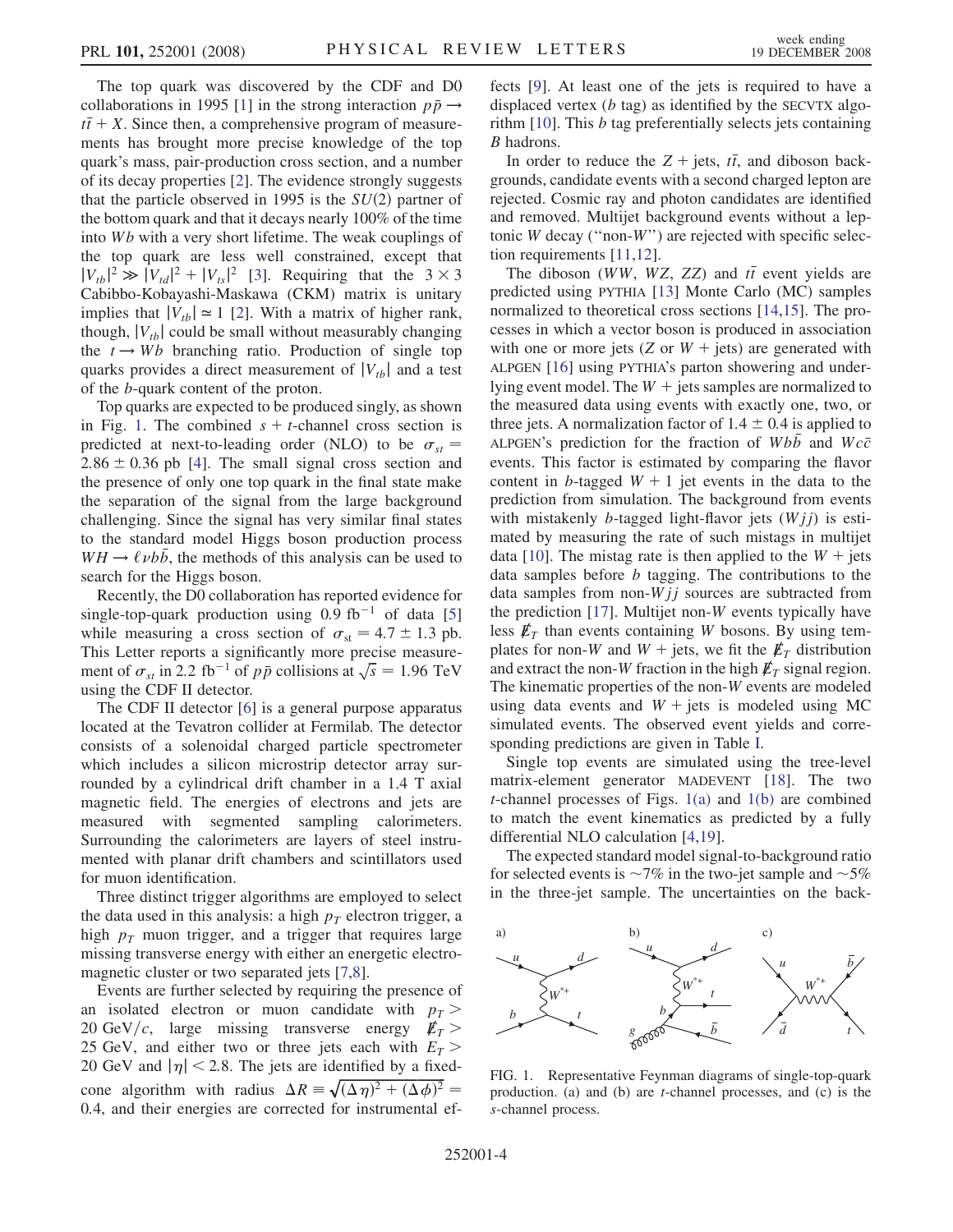<span id="page-4-0"></span>TABLE I. Background composition and predicted number of single top events in 2.2 fb<sup>-1</sup> of CDF Run II data with at least one b-tagged jet.

| Process                 | $W + 2$ jets       | $W + 3$ jets     |
|-------------------------|--------------------|------------------|
| s-channel signal        | $40.3 \pm 5.8$     | $13.1 \pm 1.9$   |
| $t$ -channel signal     | $60.8 \pm 8.9$     | $17.9 \pm 2.6$   |
| Whh                     | $451.1 \pm 136.0$  | $138.0 \pm 41.7$ |
| $Wc\bar{c} + Wc\bar{j}$ | $372.5 \pm 114.8$  | $103.2 \pm 31.8$ |
| Wii                     | $337.1 \pm 41.9$   | $101.6 \pm 12.8$ |
| $t\bar{t}$              | $142.0 \pm 20.3$   | $327.8 \pm 46.6$ |
| $Non-W$                 | $60.5 \pm 24.2$    | $21.0 \pm 8.4$   |
| Diboson                 | $61.1 \pm 6.2$     | $20.4 + 2.1$     |
| $Z + jets$              | $25.5 \pm 3.8$     | $10.5 \pm 1.5$   |
| Total prediction        | $1550.9 \pm 256.6$ | $753.5 \pm 87.6$ |
| Observed                | 1546               | 719              |

ground predictions are larger than the expected signals; therefore, we have developed three powerful discriminants to distinguish signal from background events. The predicted distributions of each discriminant are fit to the data to extract the single top production cross section. All analyses use the same event selection and were optimized with the signal region blinded.

 $Wjj$ ,  $Wc\bar{c}$ , and  $Wcj$  events do not contain b-quark jets, but constitute  $~10\%$  of the estimated background after imposing a b tag requirement. As part of all three discriminants we employ a jet-flavor separating variable,  $b_{nn}$ , constructed using the neural network tool NEUROBAYES [20], which is trained to distinguish  $b$  jets from charm and light-flavor jets based on secondary vertex tracking information [11]. The usage of  $b_{nn}$  leads to an improvement in sensitivity of 15 to 20% in each analysis.

Likelihood function discriminant (LF).—A projective likelihood technique [17,21] is used to combine information from several input variables to optimize the separation of the single top signal from the backgrounds. Two likelihood functions are created, one for two-jet events,  $\mathcal{L}_{2i}$ , and one for three-jet events,  $\mathcal{L}_{3j}$ . The input variables used for  $\mathcal{L}_{2j}$  are  $b_{nn}$ ,  $Q \times \eta$  [22], the invariant mass of the  $\ell \nu b$ system  $M_{\ell\nu b}$ , the total scalar sum of transverse energy in the event  $H_T$ , cos $\theta_{\ell i}^*$  [23], the dijet mass  $M_{ij}$ , and the t-channel matrix element. The matrix element used here is computed using four-vectors from the event after kinematically constraining  $M_{\ell \nu} = M_W$  and  $M_{\ell \nu b} = m_t$ , where  $M_W$  and  $m_t$  are the W and top quark pole masses in the matrix element. The  $M_W$  constraint introduces a quadratic ambiguity in the z component of the neutrino momentum; we choose the solution with the smaller  $|p_z^{\nu}|$ .

For events with three jets, ten input variables are used to construct  $\mathcal{L}_{3j}$ :  $b_{nn}$ ,  $Q \times \eta$ ,  $M_{\ell\nu b}$ ,  $\cos \theta_{\ell j}^*$ ,  $M_{jjn}$  of the two jets not selected as the  $b$  from top decay, the number of  $b$ tags, the smallest  $\Delta R$  between any two jets, the smallest  $p_T$ of the three jets,  $p_T(W)$ , and  $E_T$  of the jet selected as coming from the  $b$  from the top quark decay. The b-quark jet is chosen using a linear combination of the jet  $E_T$  and the  $\chi^2$  resulting from the comparison of the kinematically constrained jet energy and the measured jet energy.

Matrix-element discriminant (ME).—The matrixelement method relies on the evaluation of event probability densities for signal and background processes based on calculations of the standard model differential cross sections [12,24]. We construct these probability densities for each process for each event given their measured quantities x by integrating the appropriate differential cross section  $d\sigma(y)/dy$  over the underlying partonic quantities y, convolved with the parton distribution functions (PDFs) and detector resolution effects:

$$
P(x) = \sum_{\text{perm.}} \int \frac{d\sigma(y)}{dy} f(q_1) f(q_2) dq_1 dq_2 W(x, y) dy. \quad (1)
$$

The PDFs  $(f(q_1)$  and  $f(q_2))$  take into account the flavors of the colliding quark and antiquark. We use the CTEQ PDF parameterization [25]. The detector resolution effects are described by a transfer function  $W(x, y)$  relating  $x$  to  $y$ . The momenta of electrons, muons, and the angles of jets are assumed to be measured exactly.  $W(x, y)$  maps parton energies to measured jet energies after correction for instrumental effects [9]. This mapping is obtained by parameterizing the jet response in fully simulated MC events. The definition of the probability densities includes possible permutations of matching jets with partons. The integration is performed over the energy of the partons and  $p_z^{\nu}$ . We calculate the matrix element for the event probability at tree-level using MADGRAPH [26]. Event probability densities are computed for the s-channel and t-channel signal as well as  $\overline{W}b\overline{b}$ ,  $\overline{W}c\overline{c}$ ,  $\overline{W}c\overline{j}$ ,  $\overline{W}j\overline{j}$ , and  $t\overline{t}$  background hypotheses. In the specific case of the  $t\bar{t}$  matrix element, additional integrations are performed over the momenta of particles not detected.

The event probability densities are combined into an event probability discriminant: EPD =  $P_{signal}/(P_{signal}$  +  $P_{\text{background}}$ ). To better classify signal events that contain  $b$  jets, we incorporate the output  $b_{nn}$  of the neural network jet-flavor separator into the final discriminant:

$$
EPD = \frac{b_{nn}P_{st}}{b_{nn}(P_{st} + P_{t\bar{t}} + P_{Wb\bar{b}}) + (1 - b_{nn})(P_{Wc\bar{c}} + P_{Wcj} + P_{Wjj})}.
$$
\n(2)

Both signal channels are combined to one single top probability density  $P_{st} = P_{s-\text{channel}} + P_{t-\text{channel}}$ .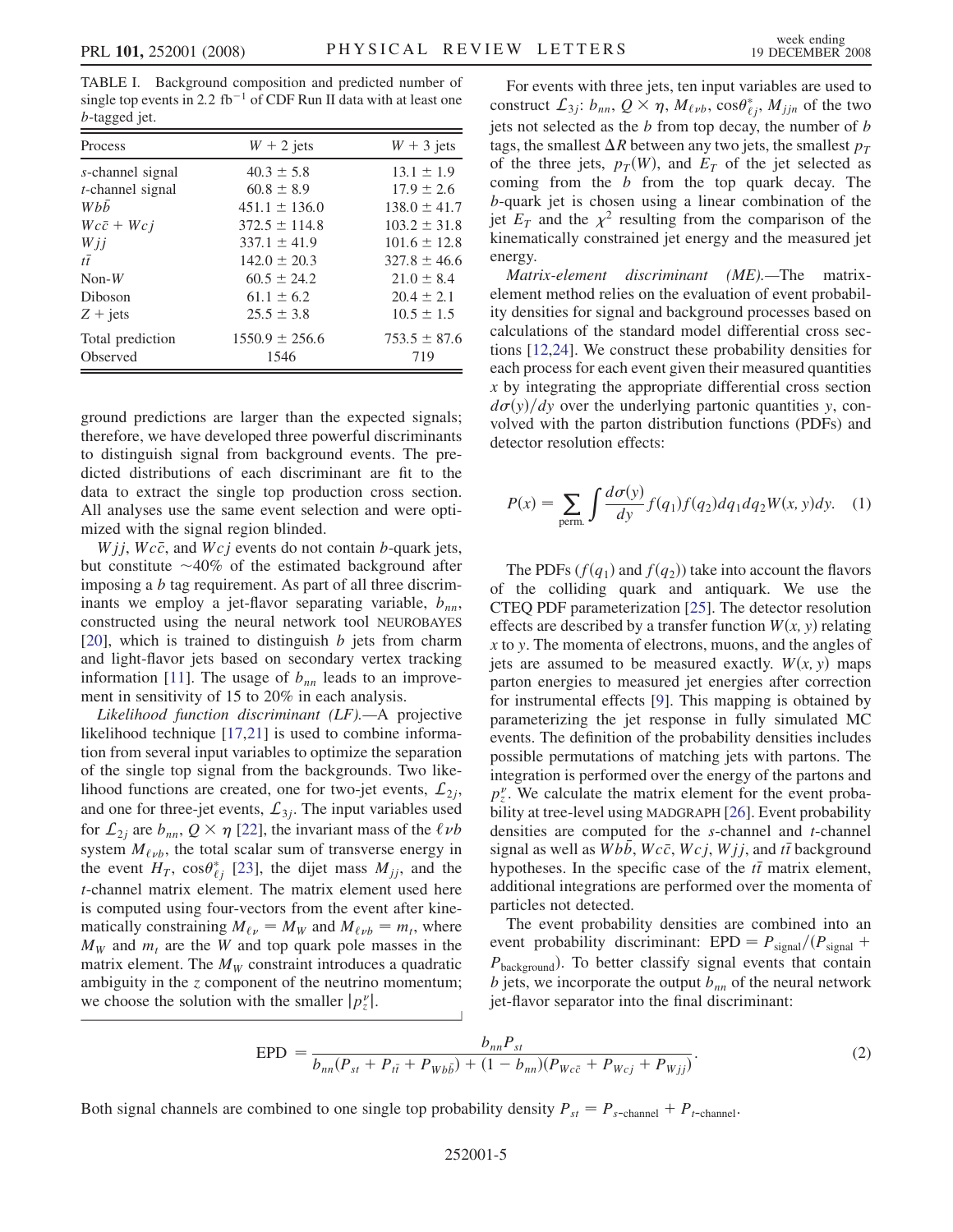<span id="page-5-0"></span>Neural network discriminant (NN).—The third multivariate approach [11] employs neural networks, which have the general advantage that correlations between the discriminating input variables are identified and utilized to optimize the separation power between signal and background. The networks are developed using the NEUROBAYES analysis package [20], which combines a three-layer feed-forward neural network with a complex and robust preprocessing of the input variables. Bayesian regularization techniques are utilized to avoid overtraining.

Four separate networks are trained to identify different signals in distinct samples using simulated events from the common samples described previously. An s-channel signal is used for training on events with two b-tagged jets. A t-channel signal is used for the two-jet sample with a single b tag and for the three-jet samples with one or two b tags. The networks use 11 to 18 input variables. The most important ones are  $M_{\ell\nu b}$ ,  $b_{nn}$ ,  $M_{jj}$ ,  $Q \times \eta$ ,  $\cos\theta_{\ell j}^*$ , the transverse mass of the W boson, and  $H_T$ . The input variables are selected from a large list using an automated evaluation during the preprocessing step before the network training. In an iterative process, we determine those variables whose removal would cause a significant loss in separation power between signal and background and use them for network training.

Combination.—We studied two methods to combine the cross section fit results. The best linear unbiased estimator (BLUE) [27] technique optimizes the coefficients of a linear combination using the uncertainties and correlations of the three individual analyses: LF, ME, and NN. The correlation coefficients between the analyses are: LF-ME: 59%; LF-NN: 74%; ME-NN: 61%. In another combination approach, a ''super analysis'' is built based on the outcomes for each event in each of the three individual analyses. The superdiscriminant method uses a neuro-evolution network [28] trained to separate the signal from the background based on the discriminant outputs of the three analyses. With the superdiscriminant analysis we improve



FIG. 2 (color online). Discriminant distribution for all channels combined of the (a) LF analysis, (b) ME analysis, (c) NN analysis and (d) combined superdiscriminant analysis. Points with error bars indicate the data. The predicted signal and background distributions are shown as stacked histograms. The insets show the candidate events in the signal regions. A summary of all results is shown in (e).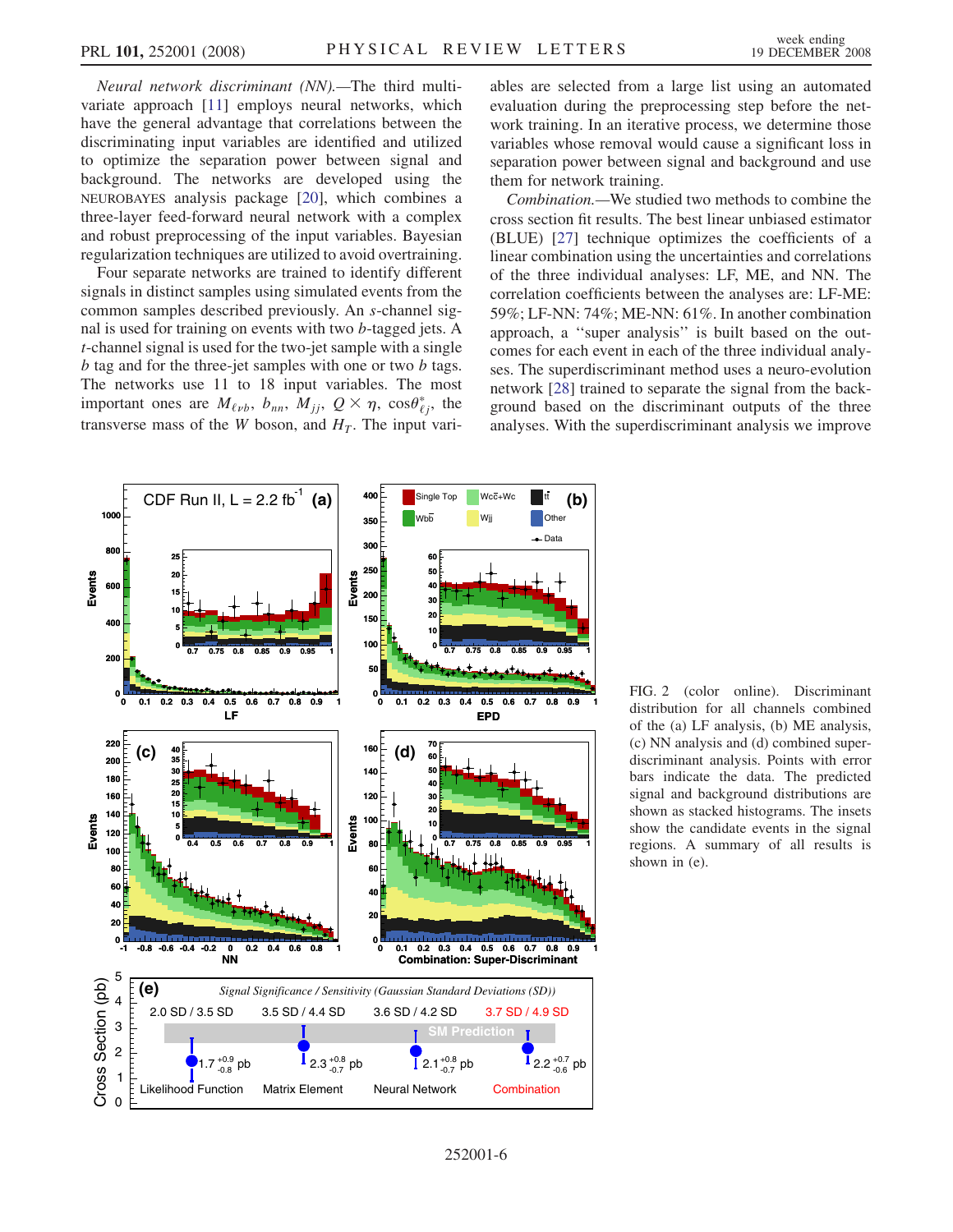<span id="page-6-0"></span>the sensitivity by 10% over the best individual analysis, and we use it to quote our final results. As a cross-check, BLUE yields a 7% sensitivity improvement.

Before unblinding the data, the MC simulation of each input variable and the discriminant outputs were checked in data control samples depleted in signal. These are the lepton + *b*-tagged four-jet sample, which is enriched in  $t\bar{t}$ events, and the two- and three-jet samples in which no jet is b tagged. The latter are high-statistics samples with similar kinematics to the b-tagged signal samples. The data distributions in the control samples are described well by the MC simulation.

Figure [2](#page-5-0) shows the distributions of the individual analyses' discriminants and the superdiscriminant. We calculate the probability  $(p$ -value) [2] of the background-only discriminant distribution to fluctuate to the observed data or more which is then converted into signal significance under a Gaussian assumption. All sources of systematic uncertainty are included and correlations between normalization and discriminant shape changes are considered. Uncertainties in the jet energy scale,  $b$ -tagging efficiencies, lepton identification and trigger efficiencies, the amount of initial and final state radiation, PDFs, factorization and renormalization scale, and MC modeling have been explored and incorporated in this combination and all individual analyses.

We interpret the excess of signal-like events over the expected background as strong evidence for single top production with a signal significance of 3.7 standard deviations, with a sensitivity, defined to be the median expected significance, of 4.9 standard deviations. The most probable value of the combined s-channel and t-channel cross sections is  $\sigma_{st} = 2.2^{+0.7}_{-0.6}$  pb for a top quark mass of 175 GeV/ $c^2$  which is consistent with the cross-check result, obtained from BLUE,  $\sigma_{st} = 2.3 \pm 0.7$  pb. The dependence on the top quark mass is  $+0.02$  pb/(GeV/ $c^2$ ). From the cross section measurement at  $m_t = 175 \text{ GeV}/c^2$ , we obtain  $|V_{tb}| = 0.88^{+0.13}_{-0.12}$  (stat + syst)  $\pm 0.07$  (theory [4]) and limit  $|V_{tb}| > 0.66$  at the 95% C.L. assuming a flat prior in  $|V_{tb}|^2$  from 0 to 1. This is the most precise direct measurement of  $|V_{th}|$  to date.

We thank the Fermilab staff and the technical staffs of the participating institutions for their vital contributions. This work was supported by the U.S. Department of Energy and National Science Foundation; the Italian Istituto Nazionale di Fisica Nucleare; the Ministry of Education, Culture, Sports, Science and Technology of Japan; the Natural Sciences and Engineering Research Council of Canada; the National Science Council of the Republic of China; the Swiss National Science Foundation; the A. P. Sloan Foundation; the Bundesministerium für Bildung und Forschung and the Alexander von Humboldt Foundation, Germany; the Korean Science and Engineering Foundation and the Korean Research Foundation; the Science and Technology Facilities

Council and the Royal Society, UK; the Institut National de Physique Nucleaire et Physique des Particules/CNRS; the Russian Foundation for Basic Research; the Ministerio de Educación y Ciencia and Programa Consolider-Ingenio 2010, Spain; the Slovak R& D Agency; and the Academy of Finland.

a Deceased.

- <sup>b</sup>Universiteit Antwerpen, B-2610 Antwerp, Belgium
- c Visiting scientist from Chinese Academy of Sciences, Beijing 100864, China.
- d Visiting scientist from University of Bristol, Bristol BS8 1TL, United Kingdom.
- e Visiting scientist from University of California Irvine, Irvine, CA 92697, USA.
- f Visiting scientist from University of California Santa Cruz, Santa Cruz, CA 95064, USA.
- g Visiting scientist from Cornell University, Ithaca, NY 14853, USA.
- hVisiting scientist from University of Cyprus, Nicosia CY-1678, Cyprus.
- <sup>i</sup>Visiting scientist from University College Dublin, Dublin 4, Ireland.
- <sup>j</sup>Visiting scientist from University of Edinburgh, Edinburgh EH9 3JZ, United Kingdom.
- k Visiting scientist from Universidad Iberoamericana, Mexico D.F., Mexico.
- <sup>1</sup>Visiting scientist from University of Manchester, Manchester M13 9PL, United Kingdom.
- mVisiting scientist from Nagasaki Institute of Applied Science, Nagasaki, Japan.
- n Visiting scientist from University de Oviedo, E-33007 Oviedo, Spain.
- <sup>o</sup>Visiting scientist from Queen Mary, University of London, London, E1 4NS, United Kingdom.
- p Visiting scientist from Texas Tech University, Lubbock, TX 79409, USA.
- <sup>q</sup>Visiting scientist from IFIC(CSIC-Universitat de Valencia), 46071 Valencia, Spain.

r Visiting scientist from Istituto Nazionale di Fisica Nucleare, Sezione di Cagliari, 09042 Monserrato (Cagliari), Italy.

- [1] F. Abe et al. (CDF Collaboration), Phys. Rev. Lett. 74, 2626 (1995); S. Abachi et al. (D0 Collaboration), ibid. 74, 2632 (1995).
- [2] C. Amsler et al. (Particle Data Group), Phys. Lett. B 667, 1 (2008).
- [3] D. Acosta et al. (CDF Collaboration), Phys. Rev. Lett. 95, 102002 (2005).
- [4] B. W. Harris et al., Phys. Rev. D 66, 054024 (2002); Z. Sullivan, ibid. 70, 114012 (2004).
- [5] V.M. Abazov et al. (D0 Collaboration), Phys. Rev. Lett. 98, 181802 (2007); V. M. Abazov et al. (D0 Collaboration), Phys. Rev. D 78, 012005 (2008).
- [6] D. Acosta et al. (CDF Collaboration), Phys. Rev. D 71, 032001 (2005).